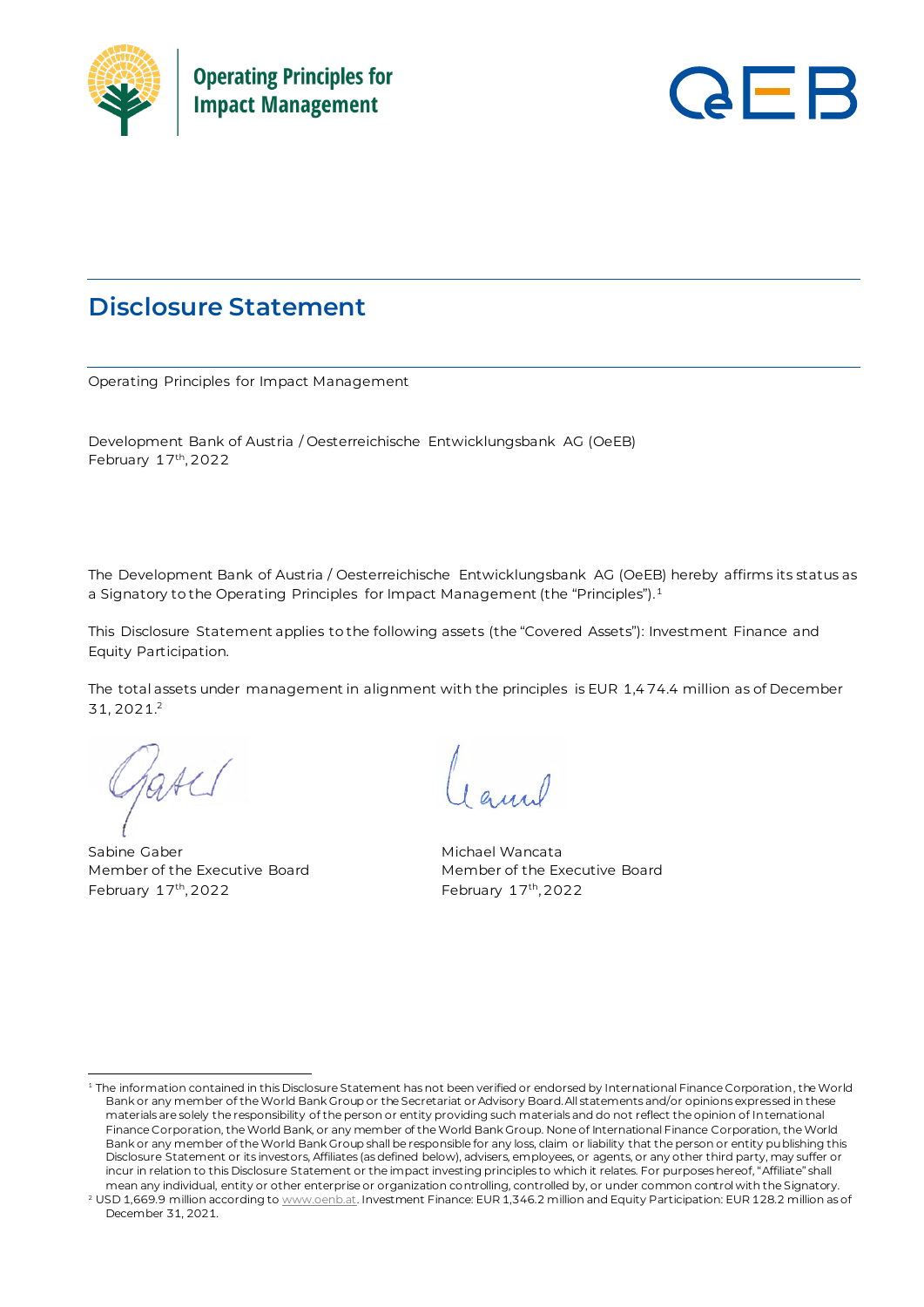

### **Principle 1 – Define strategic impact objective(s), consistent with the investment strategy:**

The Manager shall define strategic impact objectives $^3$  for the portfolio or fund to achieve positive and measurable social or environmental effects, which are aligned with the Sustainable Development Goals (SDGs), or other widely accepted goals. The impact intent does not need to be shared by the investee. The Manager shall seek to ensure that the impact objectives and investment strategy are consistent; that there is a credible basis for achieving the impact objectives through the investment strategy; and that the scale and/or intensity of the intended portfolio impact is proportionate to the size of the investment portfolio.

- OeEB a wholly-owned subsidiary of Oesterreichische Kontrollbank (OeKB) <sup>4</sup> is the official Development Bank of the Republic of Austria with a mandate from the federal government. OeEB is focused on the private sector and finances and supports projects in developing countries and emerging markets that are economically sustainable and have positive impacts on development.
- According to our public mandate, OeEB supports sustainable investments in developing countries by providing financing and acting as a trustee for the Republic of Austria, acquiring equity participations in companies and funds. In addition, we offer financial funds for business advisory services to support our investment projects.
- All our activities pursue the overarching objective of contribut ing to poverty reduction and implementing the SDGs in developing- and emerging countries by strengthening the private sector.
- During the strategic cycle 2019 2023, OeEB's focus areas are defined as (i) renewable energy, (ii) infrastructure and (iii) financial inclusion / micro, small and medium-sized enterprises. In addition, gender and climate protection act as cross-cutting themes.<sup>5</sup>
- In order to measure the various goals defined in our strategy, a results framework including specific indicators and targets was established. This allows to gauge progress toward the achievement of results and to adjust relevant activities accordingly.
- Throughout the investment decision-making process, the delivery of development impact is a key factor in OeEB's project selection. In order to assess the developmental effects of OeEB's portfolio, our investments are evaluated with an adapted version of the Development Effectiveness Rating (DERa), developed by KfW DEG to measure impact and link results to the SDGs.<sup>6</sup>

### **Principle 2 – Manage strategic impact on a portfolio basis:**

The Manager shall have a process to manage impact achievement on a portfolio basis. The objective of the process is to establish and monitor impact performance for the whole portfolio, while recognizing that impact may vary across individual investments in the portfolio. As part of the process, the Manager shall consider aligning staff incentive systems with the achievement of impact, as well as with financial performance.

— OeEB pursues a "portfolio approach" that guides project selection and design. The DERa, which is applied to the entire portfolio and new commitments of OeEB since beginning of 2019, is an integral tool to

<sup>3</sup> Impact objectives can be defined as the intended impact that contributes to financial, institutional, social, environmental, or other benefits to a society, community, or group of people via one or more investment. Adapted from OECD-DA[C \(www.oecd.org/dac/](http://www.oecd.org/dac/)).

 $^4$  Further information on Oesterreichische Kontrollbank (OeKB) can be found  $_{\rm here.}$ 

<sup>&</sup>lt;sup>5</sup> The OeEB Strategy 2019 - 2023 can be foun[d here.](https://www.oe-eb.at/dam/jcr:68e07d06-c3d9-42f3-b6b1-df90c70def56/OeEB%20Strategy%202019%20-%202023%20Financing%20our%20Shared%20Future.pdf)

<sup>&</sup>lt;sup>6</sup> A detailed description of the Development Effectiveness Rating (DERa) can be foun[d here.](https://www.oe-eb.at/dam/jcr:a50f905b-238e-4012-907d-296f0b225b81/Development-Effectiveness-Rating-DERa_EN.pdf)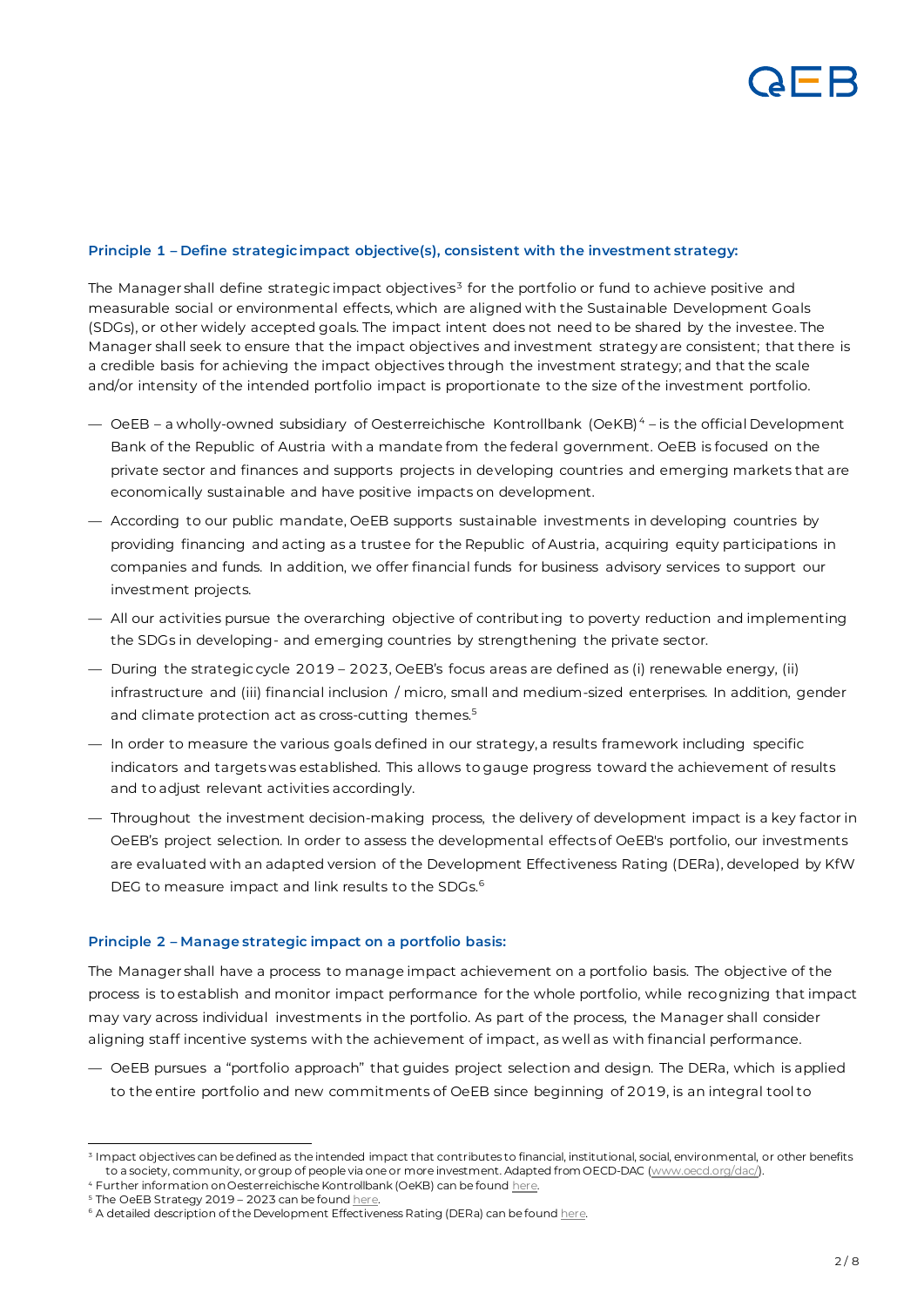

pursue the portfolio approach. Based on the DERa assessments, OeEB can build its impact reporting and steer the overall development quality of its portfolio.

- Guided by the Sustainable Development Goals (SDGs), DERa uses five outcome categories to assess the development contributions of each client: decent jobs / local income / market and sector development / environmental stewardship / community benefits.
- Based on the various indicators included in the DERa, a cumulative score is created, which rates each transaction from "exceptional" to "unsatisfactory".
- The strategic impact and performance of OeEB is managed and monitored by a results framework, which includes specific indicators and targets for new transactions during the strategical cycle 2019 – 2023. OeEB's impact performance is measured annually by average DERa scores with a quantitative target (of 78 points) for the entire portfolio.
- The goals of the strategic cycle 2019 2023 are broken down to annual goals and then concretized in annual goals for all departments. Additional individual employee targets for heads of department are set by the Board of Management and for employees by the responsible heads of department.

# **Principle 3 – Establish the Manager's contribution to the achievement of impact:**

The Manager shall seek to establish and document a credible narrative on its contribution to the achievement of impact for each investment. Contributions can be made through one or more financial and/or non-financial channels.<sup>7</sup> The narrative should be stated in clear terms and supported, as much as possible, by evidence.

- OeEB's operations must demonstrate additionality, which means that the financing from OeEB is typically not offered at all or not offered at the same terms from commercial banks. This additionality may take financial and/or non-financial forms and is reviewed by our stakeholders in the course of the approval process.
- Due to a state guarantee from the Austrian Federal Ministry of Finance, which assumes liability for our loans, OeEB can take more risks than commercial banks and offer longer terms. In contrast to commercial banks, OeEB only offers financing for projects in developing countries and emerging markets, outside of the EU.
- Moreover, OeEB provides business advisory services (BAS) funds in order to strengthen clients during project preparation and project implementation. These financial resources are provided from OeEB's own funds and can be used e.g. for detailed studies, on-site work by local experts or training measures for OeEB clients. These BAS projects are documented in project applications and an annual report for our stakeholders and most of them are presented on our website.

 $^7$  For example, this may include: improving the cost of capital, active shareholder engagement, specific financial structuring, assisting with further resource mobilization, providing technical/market advice or capacity building to the investee, and/or helping the investee to meet higher operational standards.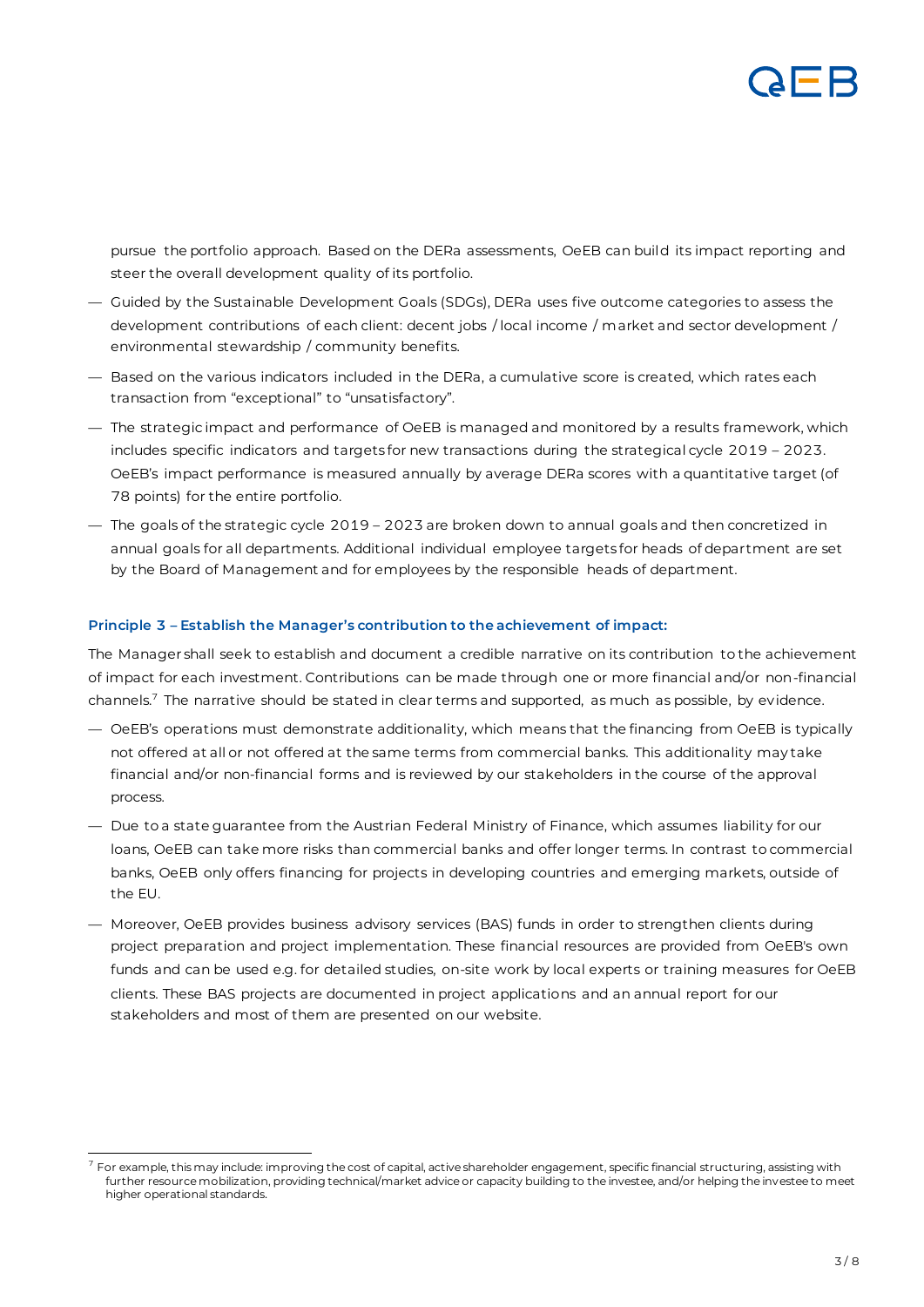# **Principle 4 – Assess the expected impact of each investment, based on a systematic approach:**

For each investment the Manager shall assess, in advance and, where possible, quantify the concrete, positive impact<sup>8</sup> potential deriving from the investment. The assessment should use a suitable results measurement framework that aims to answer these fundamental questions: (1) What is the intended impact? (2) Who experiences the intended impact? (3) How significant is the intended impact?<sup>9</sup> The Manager shall also seek to assess the likelihood of achieving the investment's expected impact. In assessing the likelihood, the Manager shall identify the significant risk factors that could result in the impact varying from ex-ante expectations.

In assessing the impact potential, the Manager shall seek evidence to assess the relative size of the challenge addressed within the targeted geographical context. The Manager shall a lso consider opportunities to increase the impact of the investment. Where possible and relevant for the Manager's strategic intent, the Manager may also consider indirect and systemic impacts. Indicators shall, to the extent possible, be aligned with industry standards $10$  and follow best practice. $11$ 

- Since the beginning of 2019, OeEB has been using the Development Effectiveness Rating Tool (DERa), developed by KfW DEG to measure impact and link results to the SDGs.
- Based on the Agenda 2030 for Sustainable Development, the Sustainable Development Goals (SDGs) and on international best practice approaches, DERa assesses the development contribution made by each OeEB client and shows changes that have occurred since OeEB made its investment. DERa thus enables OeEB to report on the developmental impact of its financing, to manage the overall developmental quality of its portfolio and to provide impulses for improvement.
- DERa is applied over the entire project duration of each OeEB investment. An initial DERa is created before a project is approved. This consists of a) a baseline with current values prior to the OeEB investment and b) an ex-ante estimate of the expected effects of the investment with a time horizon of five years (forecast). After commitment, DERa is updated annually by recording current values. This allows OeEB to record and analyse changes in clients' development contributions since the investment.
- DERa evaluates the developmental contributions of each client on the basis of the following five impact categories: decent jobs / local income / market and sector development / environmental stewardship / community benefits. The first three categories are central development effects ("What was achieved") while the other two categories relate to the way in which entrepreneurial action was taken ("How were the effects achieved").
- This approach enables OeEB to select projects with the greatest potential for development impact and financial sustainability and optimize project design.

 $^{\text{\tiny{8}}}$  Impact is considered the material effect/s on people and the environment resulting from the investment, as outlined in Principle 1. Impacts assessed under Principle 4 may also include positive ESG effects derived from the investment.

<sup>&</sup>lt;sup>9</sup> Adapted from the Impact Management Project (<u>www.impactmanagementproject.com</u>).

<sup>10</sup> Industry indicator standards include HIPSO (indicators.ifipartnership.org/about/); IRIS (iris.thegiin.org); GIIRS (b- analytics.net/giirsfunds); GRI [\(www.globalreporting.org/Pages/default.aspx](http://www.globalreporting.org/Pages/default.aspx)); and SAS[B \(www.sasb.org](http://www.sasb.org/)), among others.

<sup>11</sup> International best practice indicators include SMART (Specific, Measurable, Attainable, Relevant, and Timely), and SPICED (Subjective, Participatory, Interpreted & communicable, Cross-checked, Empowering, and Diverse & disaggregated), among others.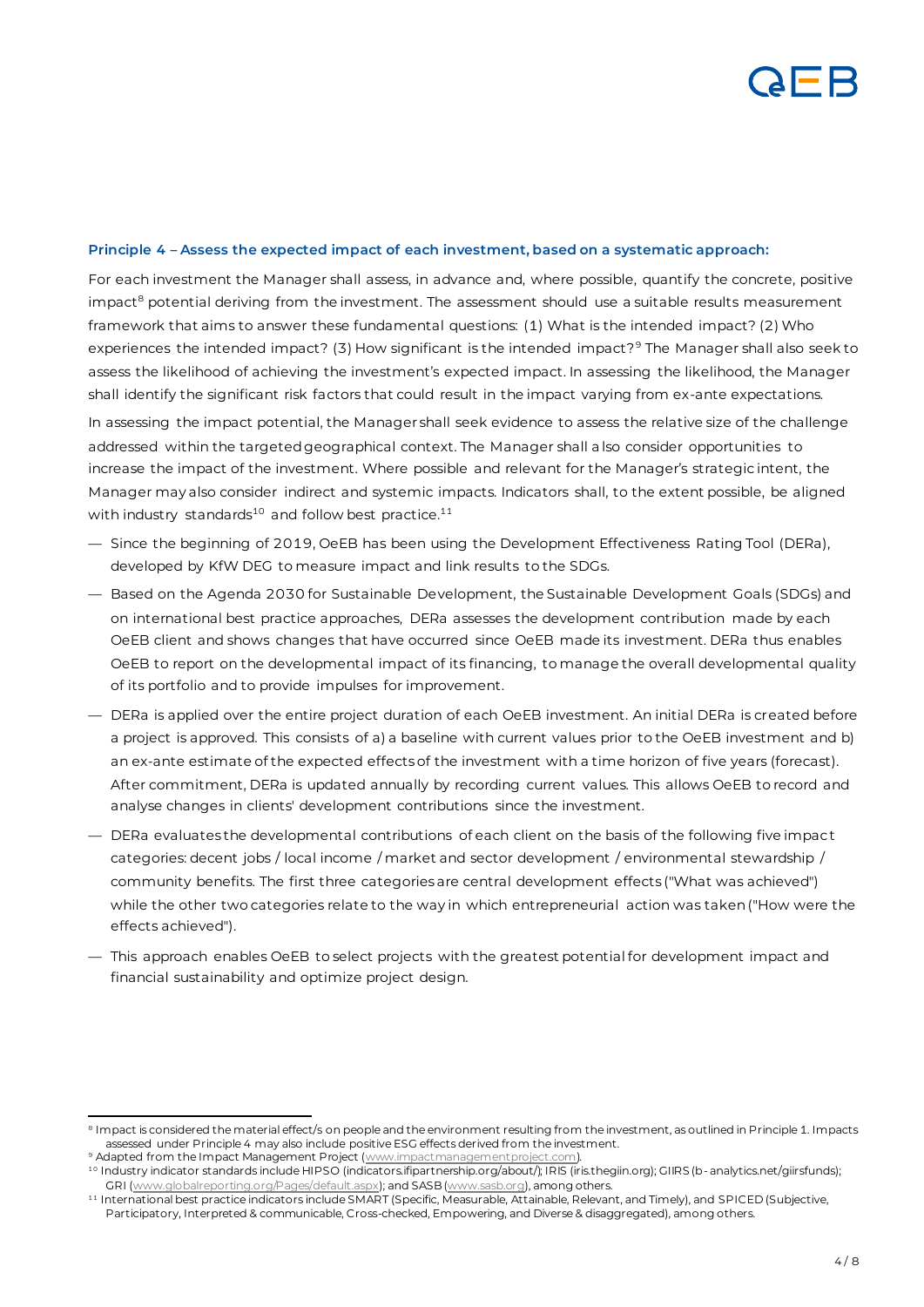

#### **Principle 5 – Assess, address, monitor, and manage potential negative impacts of each investment:**

For each investment the Manager shall seek, as part of a systematic and documented process, to identify and avoid, and if avoidance is not possible, mitigate and manage Environmental, Social and Governance (ESG)<sup>12</sup> risks. Where appropriate, the Manager shall engage with the investee to seek its commitment to take action to address potential gaps in current investee systems, processes, and standards, using an approach aligned with good international industry practice.<sup>13</sup> As part of portfolio management, the Manager shall monitor investees' ESG risk and performance, and where appropriate, engage with the investee to address gaps and unexpected events.

- OeEB's approach to environmentally and socially sustainable development is an important component in the effort to achieve positive development outcomes in OeEB's investment activities. As a member of the European Development Finance Institutions (EDFIs) OeEB adheres to the EDFI Principles for Responsible Financing of Sustainable Development.<sup>14</sup>
- The EDFI Principles for Responsible Financing of Sustainable Development refer to Harmonised EDFI Environmental and Social Standards that encompass (a) Environmental and Social Category Definit ions, (b) Requirements for Environmental and Social Due Diligence, Environmental and Social Contractual Requirements and Monitoring and (c) an Exclusion List<sup>15</sup>, all of which are reviewed regularly.<sup>16</sup>
- OeEB undertakes environmental and social (E&S) due diligence on all its investments, assessing the client's ability and commitment to achieve E&S outcomes consistent with the harmonized EDFI requirements over a reasonable period.
- OeEB uses a categorization system with the categories A, B+, B, C for direct investments in projects or companies and FI-A, FI-B, FI-C for financial institutions including investment funds to reflect the potential magnitude of E&S risks of its investments and to allocate resources and approval levels commensurate to the identified risk. E&S project due diligence is subject to multiple elements of quality control including committees comprised of external stakeholder representatives.
- For financial institution (FI) investments, due diligence requires the review of the existing portfolio and prospective business activities of its FI clients to identify those that could entail serious E&S risks and defines requirements for managing them. OeEB reviews the implementation capacity of FI clients as well as their E&S management system.

<sup>12</sup> The application of good ESG management will potentially have positive impacts that may or may not be the principal targeted impacts of the Manager. Positive impacts resulting from ESG matters shall be measured and managed alongside with, or directly embedded in, the impact management system referenced in Principles 4 and 6.

<sup>13</sup> Examples of good international industry practice include: IFC's Performance Standards (<https://www.ifc.org/performancestandards>); IFC's Corporate Governance Methodolog[y \(http://www.ifc.org/cgmethodology](http://www.ifc.org/cgmethodology)), the United Nations Guiding Principles for Business and Human Rights [\(https://www.unglobalcompact.org/library/2\)](https://www.unglobalcompact.org/library/2); and the OECD Guidelines for Multinational Enterprises [\(http://mneguidelines.oecd.org/themes/human-rights.htm](http://mneguidelines.oecd.org/themes/human-rights.htm)).

<sup>14</sup> EDFI Principles for Responsible Financing of Sustainable Development [\(https://www.edfi.eu/wp/wp-content/uploads/2017/09/EDFI-](https://www.edfi.eu/wp/wp-content/uploads/2017/09/EDFI-Responsible-Financing-SDG_Principles_final_190515-1.pdf)[Responsible-Financing-SDG\\_Principles\\_final\\_190515-1.pdf\)](https://www.edfi.eu/wp/wp-content/uploads/2017/09/EDFI-Responsible-Financing-SDG_Principles_final_190515-1.pdf)

<sup>15</sup> EDFI Exclusion List [\(https://www.edfi.eu/wp/wp-content/uploads/2017/09/EDFI-Exclusion-List\\_-September-2011.pdf](file:///C:/Users/eblum/AppData/Local/Microsoft/Windows/INetCache/Content.Outlook/NYRF11RD/EDFI%20Exclusion%20List%20(https:/www.edfi.eu/wp/wp-content/uploads/2017/09/EDFI-Exclusion-List_-September-2011.pdf))

<sup>16</sup> Benchmarks for the EDFI members are the UN Declaration of Human Rights, the United Nations Guiding Principles for Business and Human Rights [\(https://www.unglobalcompact.org/library/2](https://www.unglobalcompact.org/library/2)), the ILO Core Convention[s \(https://www.ilo.org/global/standards/introduction](https://www.ilo.org/global/standards/introduction-to-international-labour-standards/conventions-and-recommendations/lang--en/index.htm)[to-international-labour-standards/conventions-and-recommendations/lang--en/index.htm](https://www.ilo.org/global/standards/introduction-to-international-labour-standards/conventions-and-recommendations/lang--en/index.htm)), the IFC Performance Standards on Economic and Social Sustainability [\(https://www.ifc.org/performancestandards](https://www.ifc.org/performancestandards)) and associated Environmental and Health & Safety Guidelines of the World Bank Group [\(https://www.ifc.org/wps/wcm/connect/topics\\_ext\\_content/ifc\\_external\\_corporate\\_site/sustainability-at-ifc/policies](https://www.ifc.org/wps/wcm/connect/topics_ext_content/ifc_external_corporate_site/sustainability-at-ifc/policies-standards/ehs-guidelines)[standards/ehs-guidelines\).](https://www.ifc.org/wps/wcm/connect/topics_ext_content/ifc_external_corporate_site/sustainability-at-ifc/policies-standards/ehs-guidelines)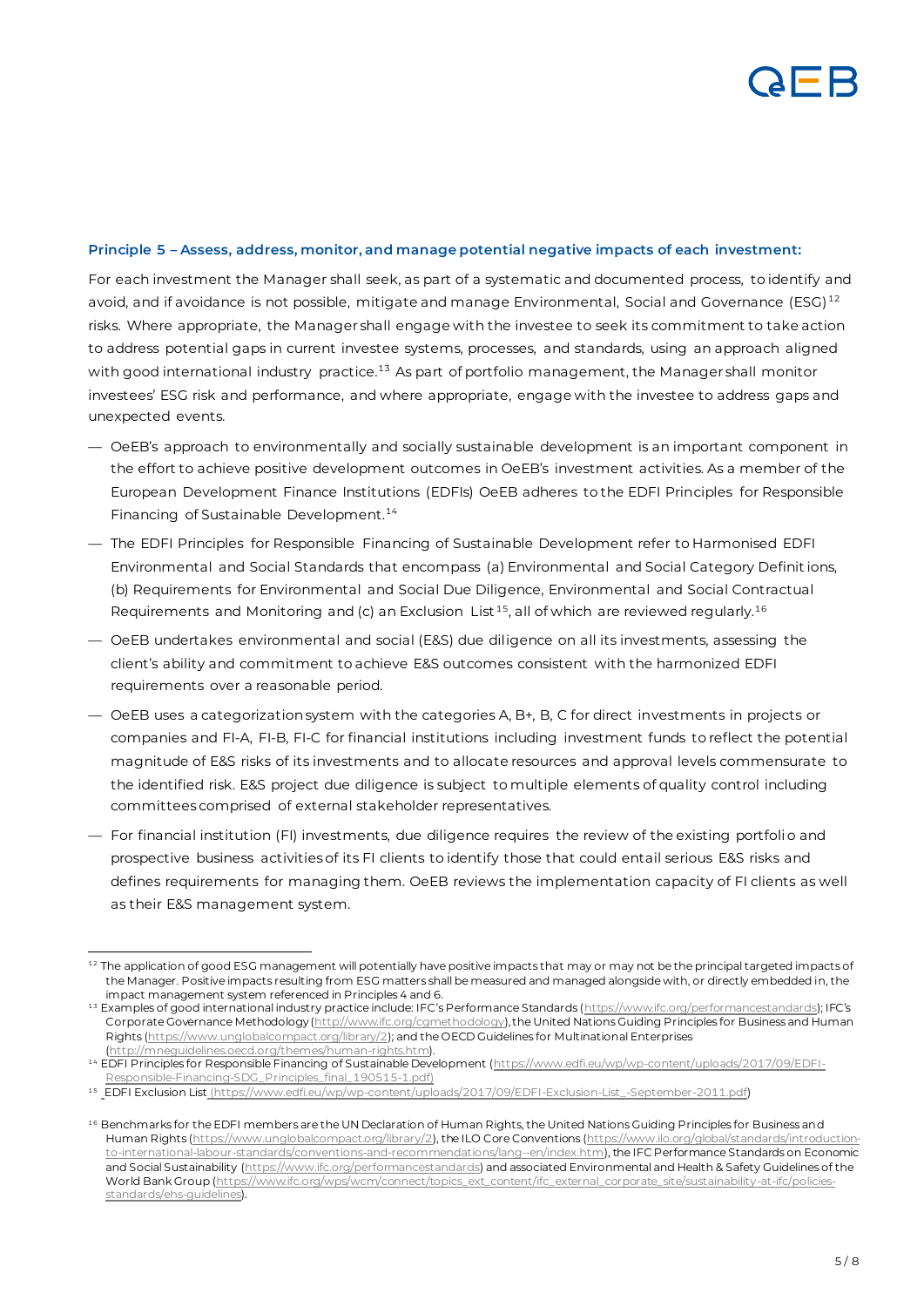

- The results of OeEB's E&S due diligence at project appraisal are documented in the form of an E&S Review Summary (ESRS). Where relevant, environmental & social action plans (ESAP) to address the gaps between the client's plans and OeEB E&S requirements are also included in the ESRS. The ESAP is included in the credit agreement and its adequate and timely implementation by the client is monitored by OeEB.
- OeEB's Corporate Governance (CG) methodology stems from the Corporate Governance Development Framework<sup>17</sup> signed in 2011, where concerns are identified, and action items might be agreed with the client. CG screening and assessment is done by the investment team leading the transaction. In case of higher CG risk projects additional CG expertise might be involved.

# **Principle 6 – Monitor the progress of each investment in achieving impact against expectations and respond appropriately:**

The Manager shall use the results framework (referenced in Principle 4) to monitor progress toward the achievement of positive impacts in comparison to the expected impact for each investment. Progress shall be monitored using a predefined process for sharing performance data with the investee. To the best extent possible, this shall outline how often data will be collected; the method for data collection; data sources; responsibilities for data collection; and how, and to whom, data will be reported. When monitoring indicates that the investment is no longer expected to achieve its intended impacts, the Manager shall seek to pursue appropriate action. The Manager shall also seek to use the results framework to capture investment outcomes.

- On a project level, OeEB uses the DERa tool in order to monitor on an annual basis progress toward the achievement of positive impacts in comparison to the expected impact for each investment. DERa thus enables OeEB to report consistently on most relevant reporting data e.g. number of jobs, contributions to the SDGs, etc. – from a single client focus to aggregates of the whole portfolio.
- DERa is designed along five outcome categories. Each category consists of a set of indicators that capture a client's contribution to each category. These indicators are mostly quantitative in nature or are qualitative expert judgements. Some indicators are more static while others are dynamic, which allows the valuation of absolute, realized effects and growth processes. These indicators likewise differentiate between mitigating risk and proactive development contributions.
- Indicators that assess whether a client contributes to one or more of the 17 SDGs and whether the financed transaction was additional from a financial and/or a value perspective are also included in DERa for reporting purposes.
- OeEB outlines data collection, methodologies, and responsibilities prior to the beginning of each investment and requires clients to report on key monitoring indicators each year. This is necessary in order to monitor the outcomes of our investments in the DERa and for OeEB's own impact reporting for stakeholders and the wider public.
- Changes in DERa ratings inform investment managers of progress in development outcomes against claimed effects. Portfolio officers are monitoring the development outcomes with the DERa and work, if needed, with clients in order to pursue appropriate action if intended impacts are not achieved.

<sup>&</sup>lt;sup>17</sup> [Corporate](file:///C:/Users/eblum/AppData/Local/Microsoft/Windows/INetCache/Content.Outlook/NYRF11RD/Corporate) Governance Development Framewor[k \(http://cgdevelopmentframework.com](http://cgdevelopmentframework.com/))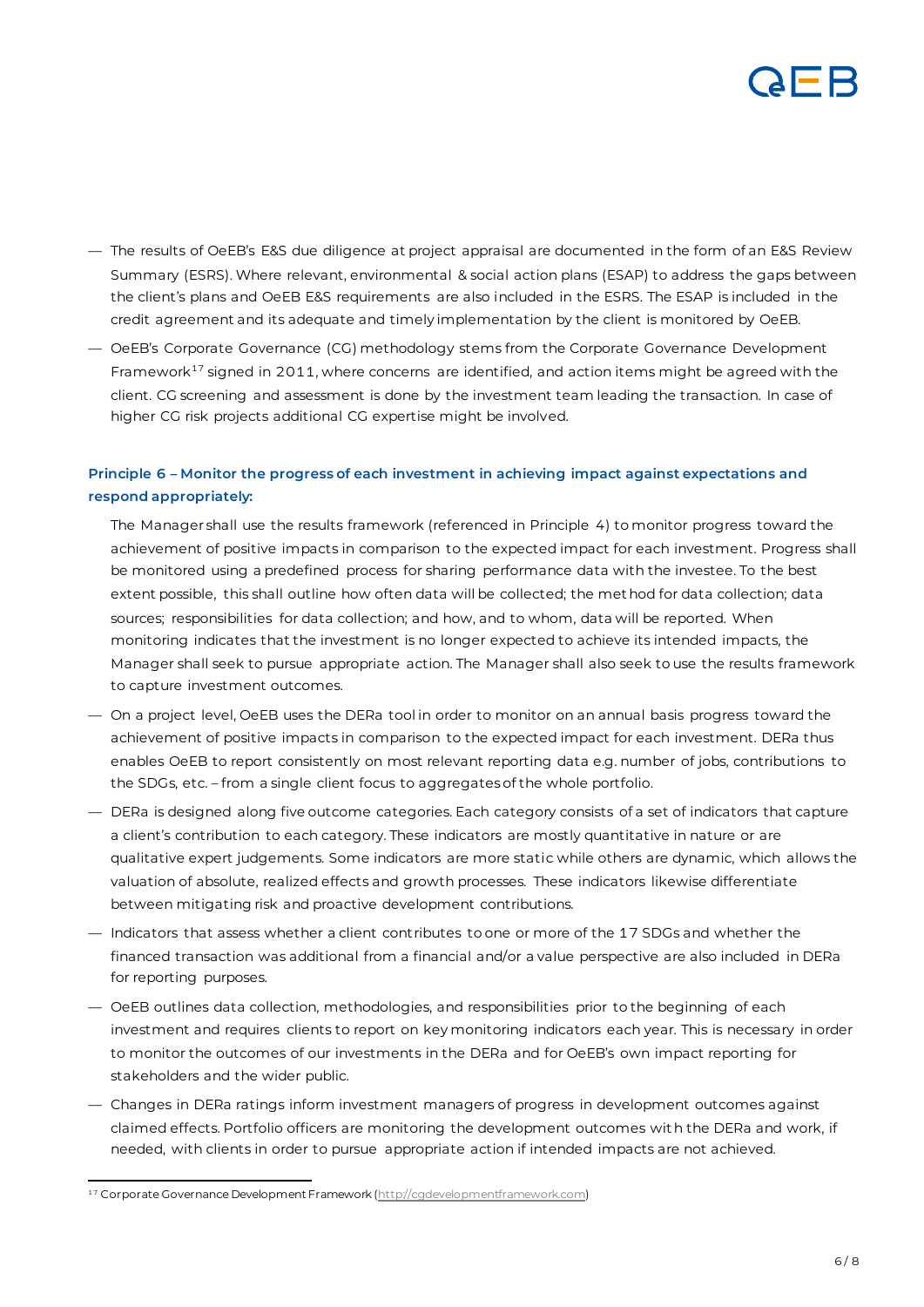## **Principle 7 – Conduct exits considering the effect on sustained impact:**

When conducting an exit<sup>18</sup>, the Manager shall, in good faith and consistent with its fiduciary concerns, consider the effect which the timing, structure, and process of its exit will have on the sustainability of the impact.

- OeEB considers the effect on maintaining development impact when making exit decisions in its equity portfolio. This can affect the timing, structure, and choice of who to sell to.
- In case OeEB exits direct investments, it documents these equity exit decisions through sales memoranda, which provide rationales for exits.

# **Principle 8 – Review, document, and improve decisions and processes based on the achievement of impact and lessons learned:**

The Manager shall review and document the impact performance of each investment, compare the expected and actual impact, and other positive and negative impacts, and use these findings to improve operational and strategic investment decisions, as well as management processes.

- The expected and actual impact as well as other positive and negative impacts of each investment are reviewed and documented in the DERa. The DERa thus enables OeEB to consider lessons learned in its processes and daily work and to improve operational and strategic investment decisions accordingly.
- Based on the results and impacts of each investment, which are reviewed and documented in the DERa, OeEB is also able to publish an annual Development Report, which shows how our projects contribute to economic development in developing countries and emerging markets.<sup>19</sup>
- OeEB also conducts regular evaluations of its investment finance and equity projects. These evaluations are implemented by independent experts and assess the developmental impact of a project ex post.
- Evaluation is the systematic and objective assessment of an ongoing or completed project, whereby all phases of a project - planning, design, implementation, and monitoring - are included.
- The objective of an evaluation is to establish whether the relevance, efficiency, effectiveness, impact, and sustainability of a project have been achieved.<sup>20</sup> The results of the evaluation are fed back into the decision-making process, thus ensuring institutional learning, and published on our website.
- The purpose of an evaluation is therefore (i) an overall assessment of the project, (ii) the improvement of future project planning by considering the "lessons learned" and (iii) the provision of information to our stakeholders and the public in an accountable manner.<sup>21</sup>

<sup>18</sup> This may include debt or equity sales, and excludes self-liquidating or maturing instruments.

<sup>&</sup>lt;sup>19</sup> Further information on the Development Report of OeEB can be foun[d here](https://www.oe-eb.at/en/development-effects/development-effects.html).

<sup>&</sup>lt;sup>20</sup> DAC Principles for the Evaluation of Development Assistance [\(https://www.oecd.org/dac/evaluation/49756382.pdf](https://www.oecd.org/dac/evaluation/49756382.pdf))

 $^\mathrm{21}$  Further information about evaluations at OeEB can be found  $_\mathrm{here.}$  Evaluations at OeEB are performed according to the evaluation policy of the Austrian Development Cooperation, which can be foun[d here.](https://www.entwicklung.at/fileadmin/user_upload/Dokumente/Evaluierung/Englisch/Evaluationpolicy.pdf)